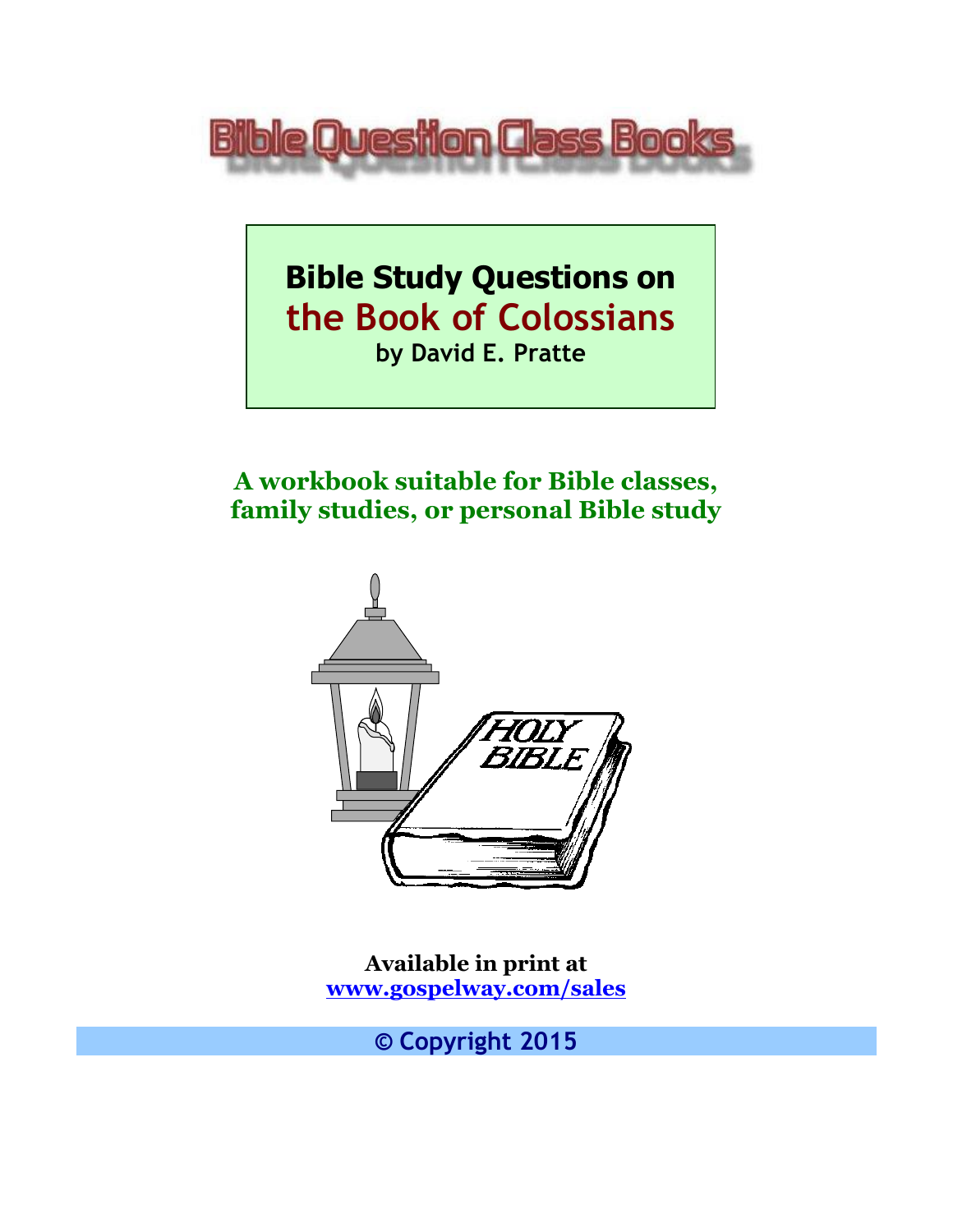## **Bible Study Questions on the Book of Colossians**

Introduction:

This workbook was designed for Bible class study, family study, or personal study. The class book is suitable for teens and up. The questions contain minimal human commentary, but instead urge students to study to understand Scripture.

Enough questions are included for teachers to assign as many questions as they want for each study session. Studies may proceed at whatever speed and depth will best accomplish the needs of the students.

Questions labeled "think" are intended to encourage students to apply what they have learned. When questions refer to a map, students should consult maps in a Bible dictionary or similar reference work or in the back of their Bibles. (Note: My abbreviation "*b/c/v*" means "book, chapter, and verse.")

For class instruction, I urge teachers to assign the questions as homework so students come to class prepared. Then let class time consist of *discussion* that focuses on the Scriptures themselves. Let the teacher use other Scriptures, questions, applications, and comments to promote productive discussion, not just reading the questions to see whether they were answered "correctly." Please, do *not* let the class period consist primarily of the following: "Joe, will you answer number 1?" "Sue, what about number 2?" Etc.

I also urge students to emphasize the *Bible* teaching. Please, do not become bogged down over "What did the author mean by question #5?" My meaning is relatively unimportant. The issue is what the Bible says. Concentrate on the meaning and applications of Scripture. If a question helps promote Bible understanding, stay with it. If it becomes unproductive, move on.

The questions are not intended just to help students understand the Scriptures. They are also designed to help students learn good principles of Bible study. Good Bible study requires defining the meaning of keywords, studying parallel passages, explaining the meaning of the text clearly, making applications, and defending the truth as well as exposing religious error. I have included questions to encourage students to practice all these study principles.

Finally, I encourage plain applications of the principles studied. God's word is written so souls may please God and have eternal life. Please study it with the respect and devotion it deserves!

For whatever good this material achieves, to God be the glory.

#### **Note that many of our free online Bible study materials are available for sale in print in a slightly different format at [www.gospelway.com/sales](https://www.gospelway.com/sales)**

© David E. Pratte, January 28, 2018

### **Workbooks, commentaries, and topical studies for sale in print at [www.gospelway.com/sales](https://www.gospelway.com/sales)**

**To join our mailing list to be informed of new books or special sales, contact the author at [www.gospelway.com/comments](http://www.gospelway.com/comments)**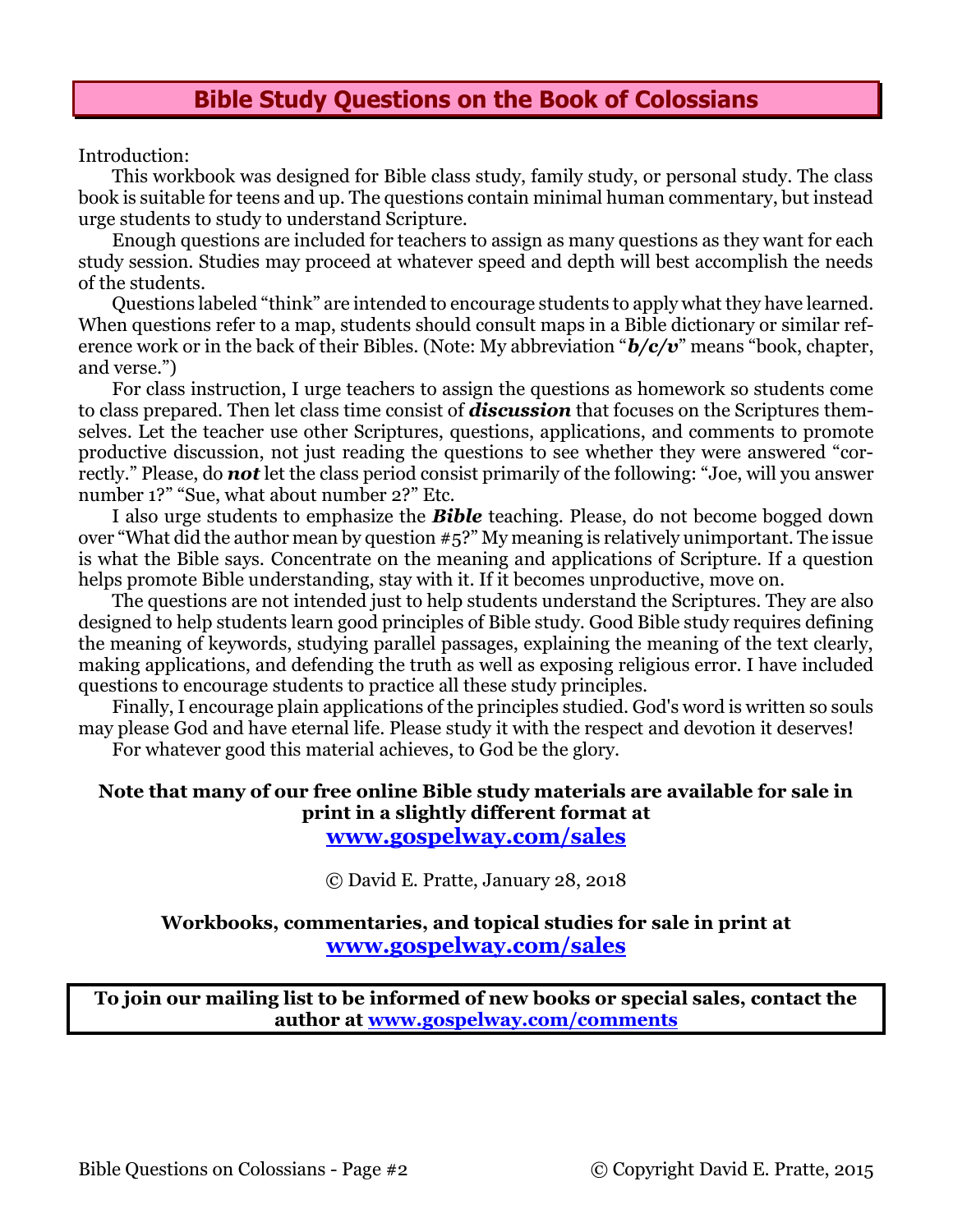# **Assignments on Colossians 1**

Please read the whole book of Colossians at least once as we study chapter 1. Answer the following questions on chap. 1.

1. Who wrote this letter, and to whom is it addressed – 1:1?

2. List some things you know about Paul.

3. List some things you know about Timothy.

4. *Special Assignment:* Study a Bible dictionary or similar book about the city of Colosse. List some things you learned.

5. After you have read the whole epistle, state the theme of the book.

6. List some of the main points discussed in each chapter.

7. What position did Paul claim to have, and who gave it to him – 1:1?

8. Summarize the Bible teaching about apostles. What work did they do? What qualifications did they have, etc.?

9. List other *passages* about saints.

10. *Case Study:* Many people believe that saints are especially good Christians who died and have been appointed by a church so people can pray to them. How would you respond?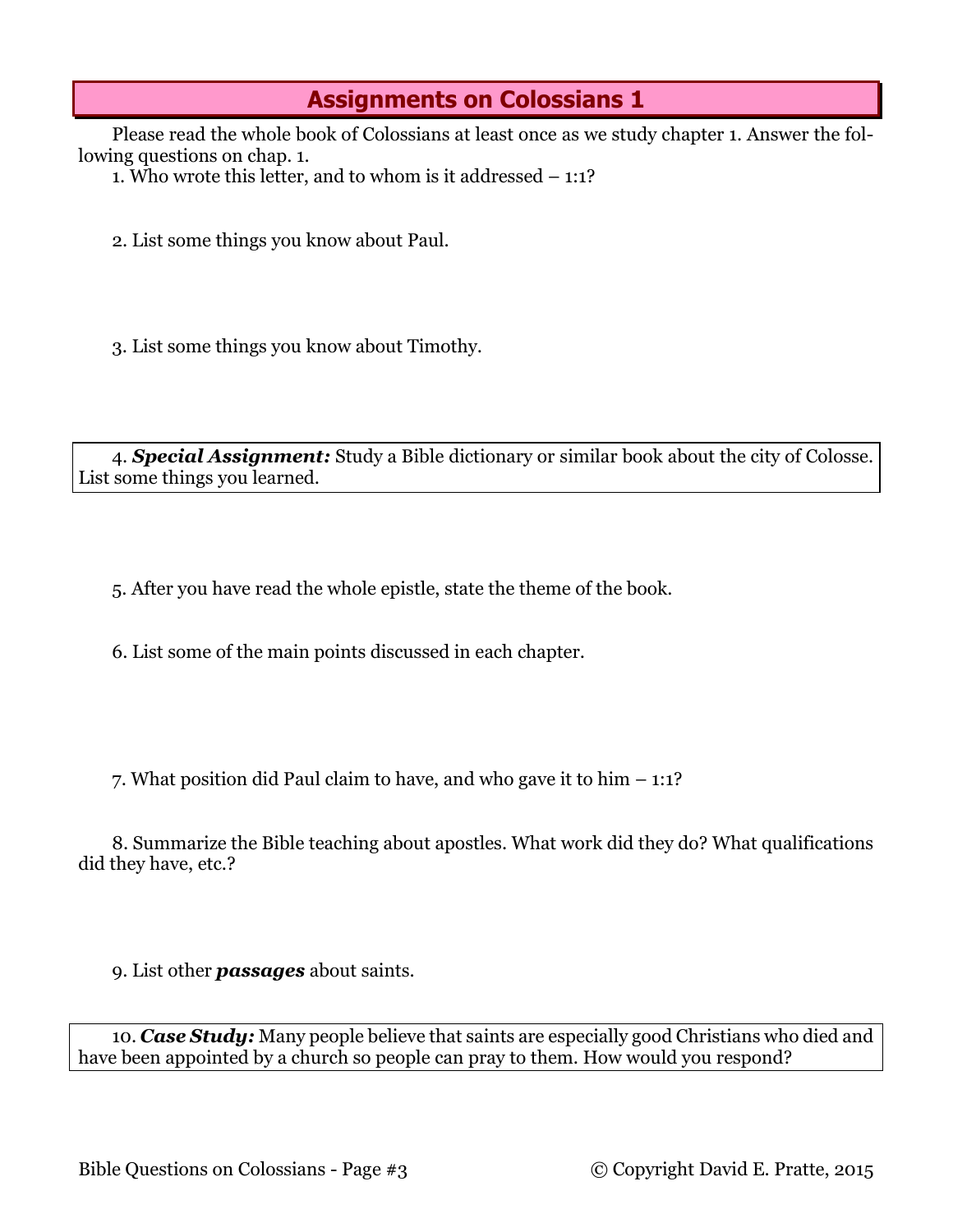*Bonus assignment: As we study the book of Colossians, make a list of verses that describe the character or position of Jesus. Summarize what they teach.*

11. What motivated Paul to pray for the Colossians – 1: 3-5? (Think: Why is it important for Christians to pray for one another?)

12. List some other *passages* where faith, hope, and love are listed together in Scripture.

13. List some other *passages* about the importance of faith.

14. List some other *passages* about the importance of loving the brethren.

15. List some other *passages* about the hope of Christians. Explain what this hope is.

16. What effect did the gospel have according to 1:6? What can we learn about how people can receive a proper understanding of God's grace?

17. *Define* grace and explain its importance in the gospel.

18. What does this show about the importance of the gospel and the need for teaching it? What should we learn?

19. *Special Assignment:* How far had the gospel been spread? Explain the significance of this in connection with Matthew 24:14; 28:19.

20. Who had taught the gospel to the Colossians – 1:7,8? How is he described? (Think: What can we learn from how the New Testament describes gospel preachers?)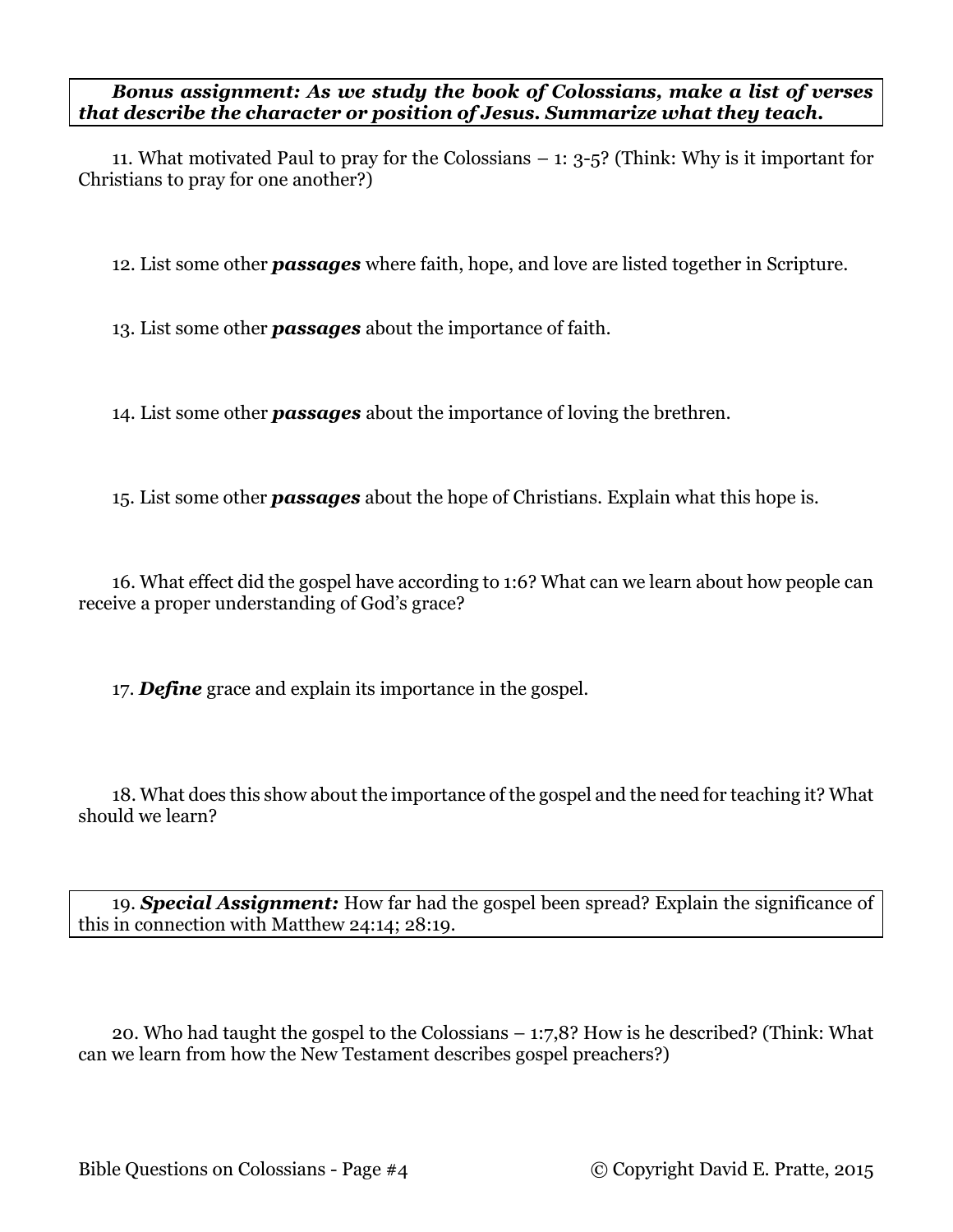21. What request did Paul make on behalf of the Colossians in 1:9?

22. *Define* knowledge, wisdom, and understanding. How do they differ?

23. What request did Paul make on behalf of the Colossians in 1:10? (Think: If a person is filled with knowledge, how can he increase in knowledge?)

24. *Application*: What does this show about our own goals in serving God? Is it possible to fully please God and be fruitful in every good work? Explain.

25. What blessings did Paul pray that they would receive in 1:11? List other *passages* about the strength God supplies for us.

26. *Define* patience and longsuffering. Explain why Christians need these qualities.

27. List other *passages* about joy and about thanksgiving – 1:11,12.

28. What inheritance do saints have – 1:12-14? How have we become qualified to partake of that inheritance?

29. What is the power of darkness? Where does God place those who have escaped this power?

30. List other *passages* about the kingdom of Christ. Explain the relationship between the kingdom and the church.

31. *Application*: If these Christians were in the kingdom, what does this prove about the doctrine that the kingdom will not be established until Jesus' second coming? Can we be saved if we are not members of that kingdom? Explain.

32. *Define* redemption. Explain the role of the blood of Jesus in our redemption and forgiveness.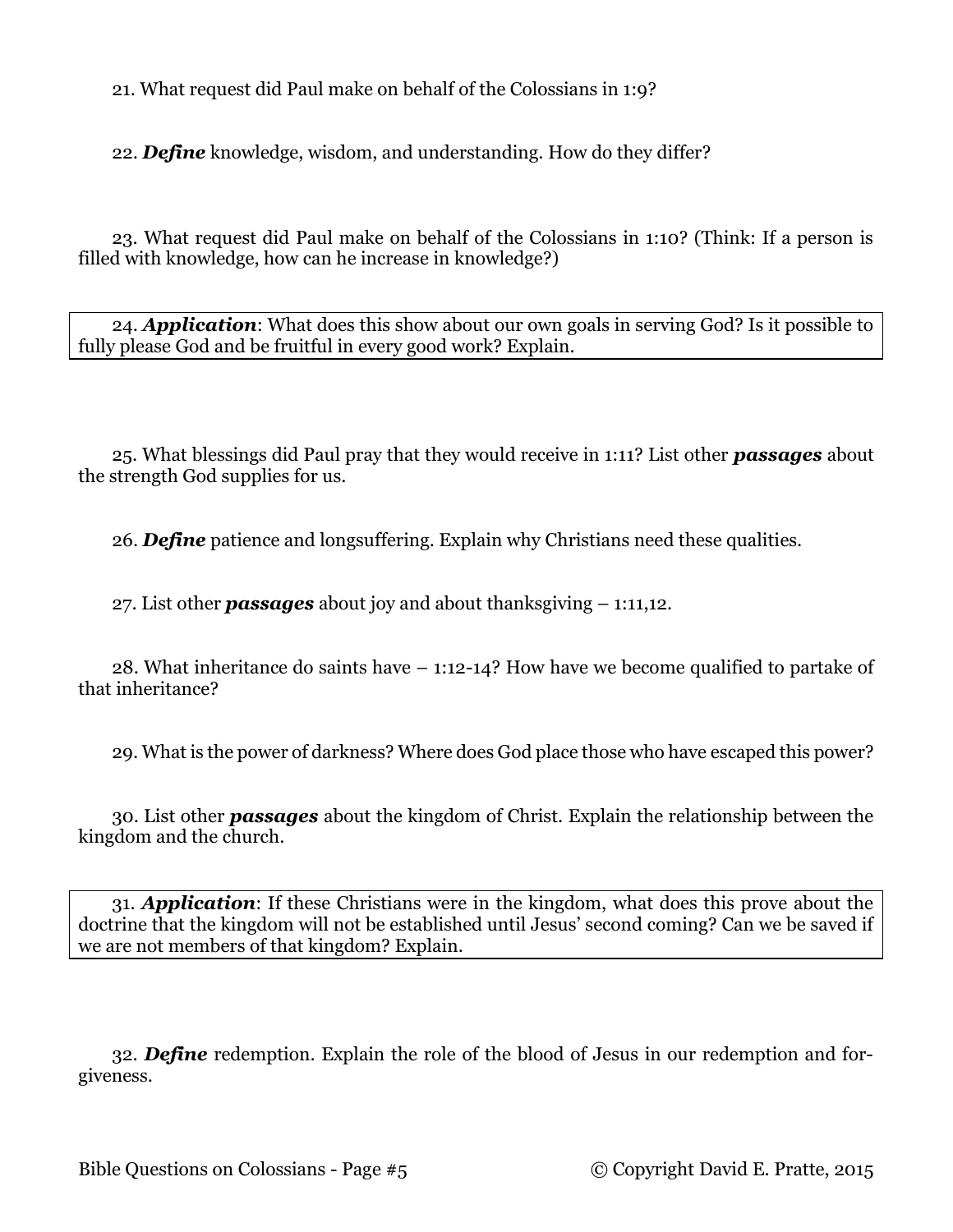33. According to 1:15, what is the relationship between Christ and the invisible God? Explain the significance.

34. What is the relationship between Christ and creation? *Define* firstborn. (Think: Does this expression prove that Jesus was brought into existence by the Father? Explain.)

35. What things did Jesus create – 1:16? List other *passages* about Jesus as the Creator.

36. What is the relationship between Jesus and all the created things – 1:16,17?

37. *Application*: If Jesus created all things, then was He Himself created? What does this prove about the nature of Jesus? Is He created or eternal? Could the things said here be true of Him if He was anything less than Deity? Explain.

38. List other *passages* about the deity of Jesus.

39. What is the relationship between Christ and the church – 1:18? List other *passages* using this illustration. Explain the significance of the illustration.

40. *Application*: How many heads can one body have, and how many bodies can one head have? What applications does this have to the existence of modern denominations?

41. In what sense is Jesus the beginning, the firstborn from the dead?

42. *Define* preeminence. Explain how the context in general confirms the preeminence of Jesus.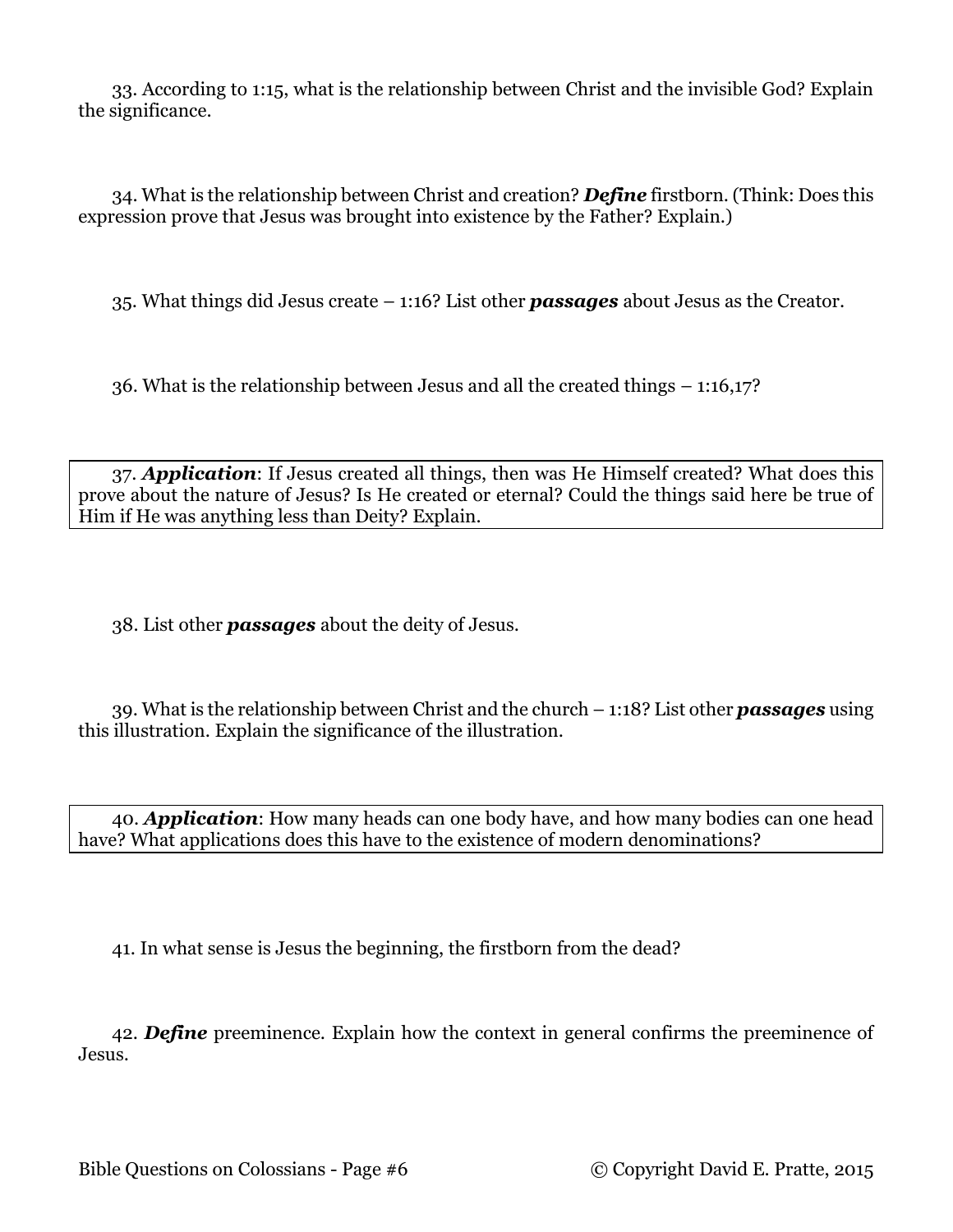43. *Define* fullness. Explain the sense in which all fullness dwells in Jesus – 1:19.

44. *Define* reconcile. List other *passages* about the concept of reconciliation – 1:20-22.

45. Describe why we need reconciliation. In what sense were we enemies of God, and what are the consequences?

46. How did Jesus bring about reconciliation? Explain how His sacrifice results in our reconciliation.

47. Contrast our condition after reconciliation (verse 22) to our condition before reconciliation (verse 21). Define the various terms used to describe our new condition.

48. What do our reconciled circumstances require of us – 1:23? Explain the terms involved, and describe what lessons we should learn.

49. *Case Study:* Some people teach that, when a sinner has been forgiven, he can never so sin as to be lost – "once saved always saved." What can we learn about this doctrine from the context we are studying?

50. List other *passages* about our need to remain faithful or showing that a child of God can so sin as to be lost.

51. How far the gospel been spread at the time Paul wrote – compare verse 23 to verse 6? What does this show about our responsibility to teach God's word?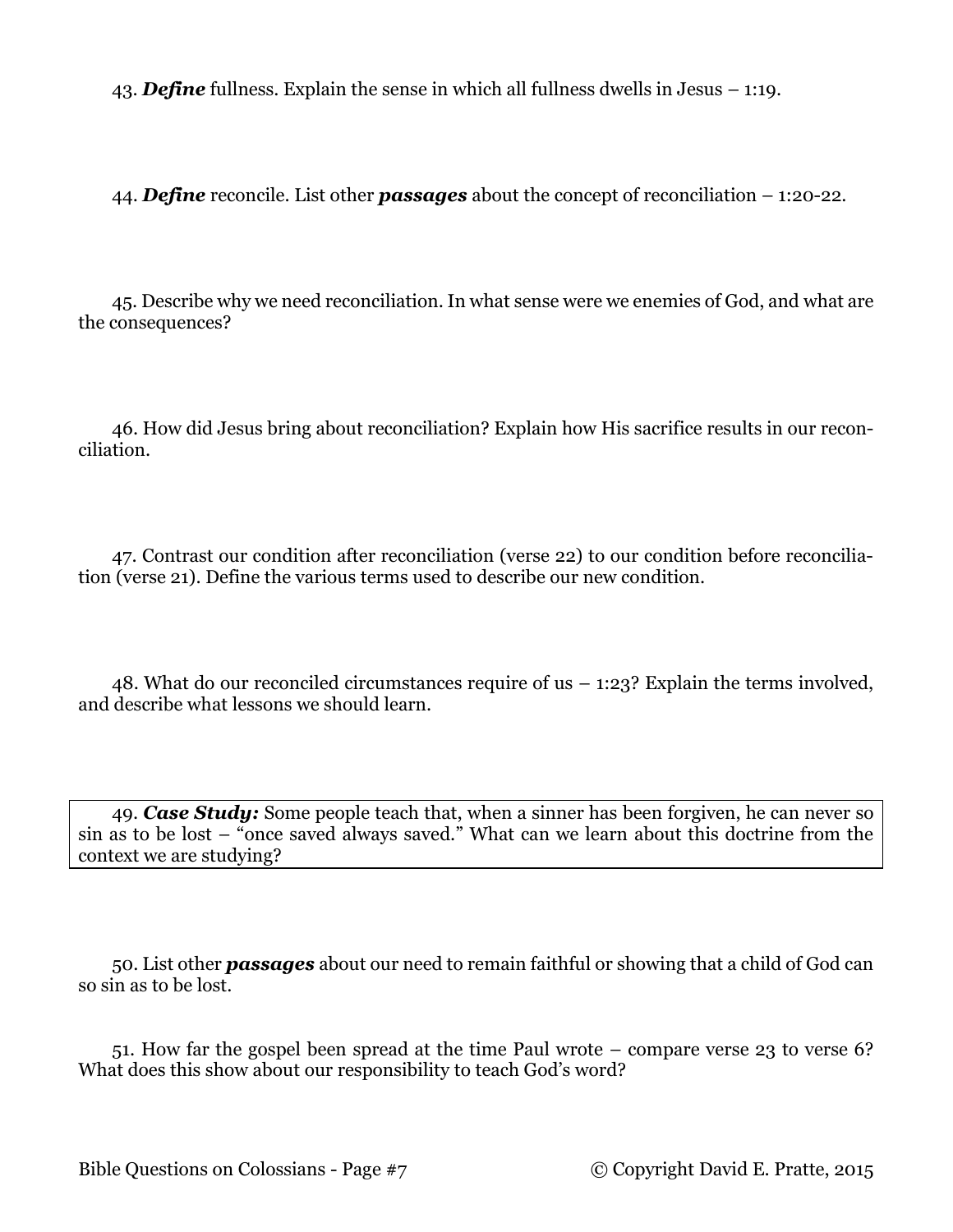52. How did Paul view his sufferings – 1:24? Explain how one can have such an attitude. (Think: In what sense was Paul suffering for the Colossians?)

53. What illustration is again used to describe the relationship of Christ and the church? Where else has it been used? (Think: What was lacking in the afflictions of Christ, and how could Paul fill it up in his flesh?)

54. How did Paul describe his responsibility to preach the gospel – 1:25? *Define* minister and explain how it properly describes this responsibility.

55. *Define* stewardship and explain how it properly describes Paul's responsibility. What lessons should we learn?

56. *Define* mystery – 1:26,27. List other *passages* showing that the gospel is a mystery.

57. In what sense is the gospel a mystery? Is it difficult or impossible to understand? Explain.

58. In particular, what does this mystery reveal according to 1:27? List other *passages*, including Old Testament references, showing that the gospel is for the Gentiles as well as Jews.

59. What is our relationship to Christ according to 1:27? List other *passages* explain what it means for Christ to be in us.

60. What was Paul's goal in preaching and teaching according to 1:28,29? Explain what it means to preach Christ (compare 1:5,25).

61. How many people did Paul want to learn and obey the truth? List other *passages* showing that all people need the gospel.

62. *Application*: What should Paul's goals in preaching teach us about our responsibility in teaching?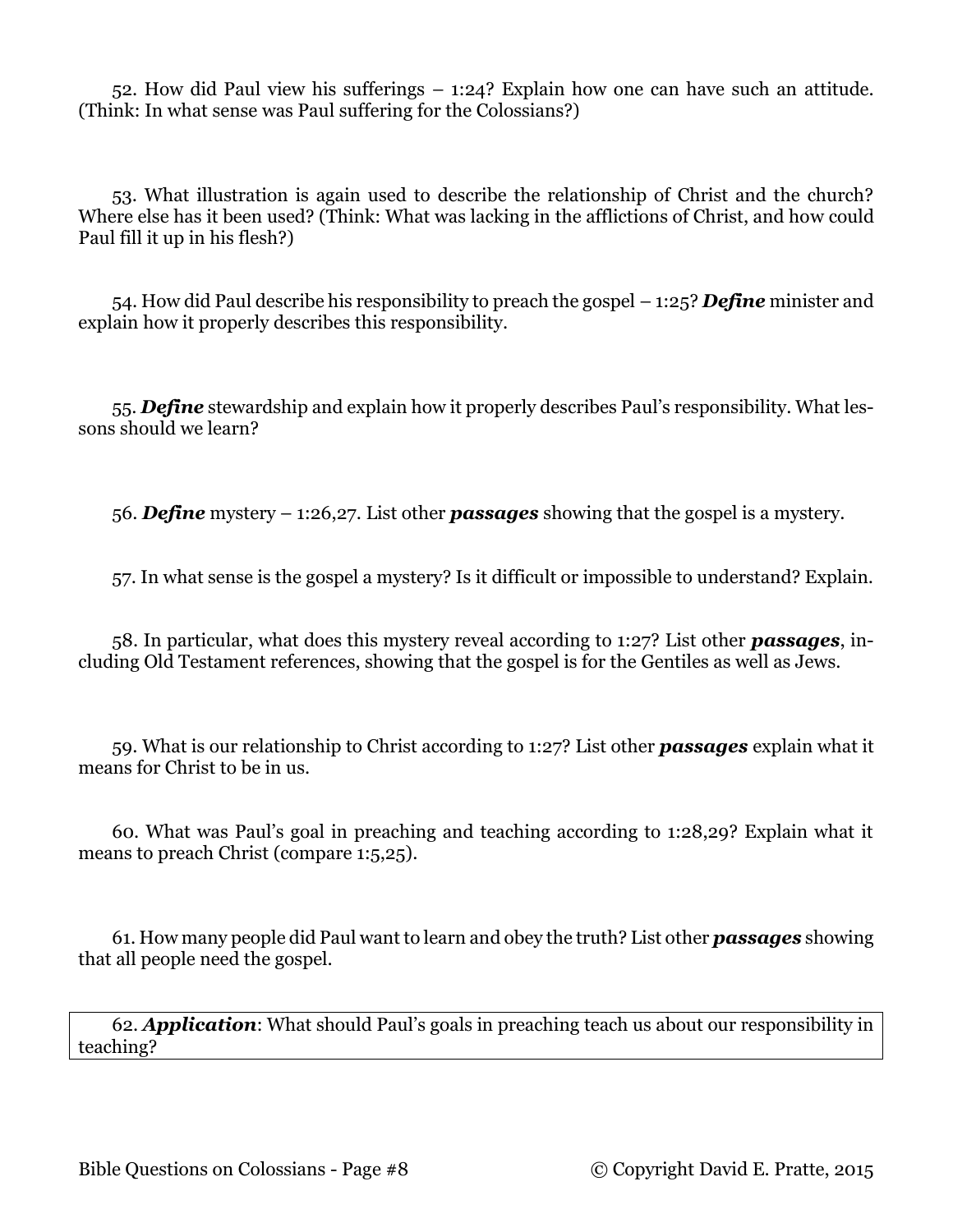# **Assignments on Colossians 2**

Please read the whole book of Colossians again as we study chapter 2. Answer the following questions on chap. 2.

1. What did Paul want the Colossians and Laodiceans to know – 2:1,2?

2. What was his goal or his purpose toward which he preached and labored – 2:2? What does he say would be necessary for their hearts to be knit together or united?

3. *Application*: Is a congregation united simply because they have a loving attitude toward one another? Is a congregation united simply because they have an understanding and knowledge of God's word? What should we learn about unity from this passage?

4. What treasures are hidden in Christ – 2:3? What does this tell us about where we should go to obtain these treasures?

5. *Application*: If all the treasures of wisdom and knowledge are hidden in Christ, what does this tell us about the nature of Christ? Could this be true if Christ were not deity?

6. What did Paul hope that wisdom, knowledge, and understanding (verses 2,3) would accomplish for the Colossians according to 2:4? How does this emphasize the importance of the proper source of spiritual teaching?

7. List other *passages* about the danger of deceit and false teaching in religion.

8. What does Paul say about his absence and presence in 2:5? In what did he rejoice? Explain.

9. What should we and the Colossians do according to 2:6? Explain the application to us.

10. What can Christ and faith in Him accomplish for us according to 2:7? In what should we abound? (Think: What should this teach us about the danger of other doctrines?)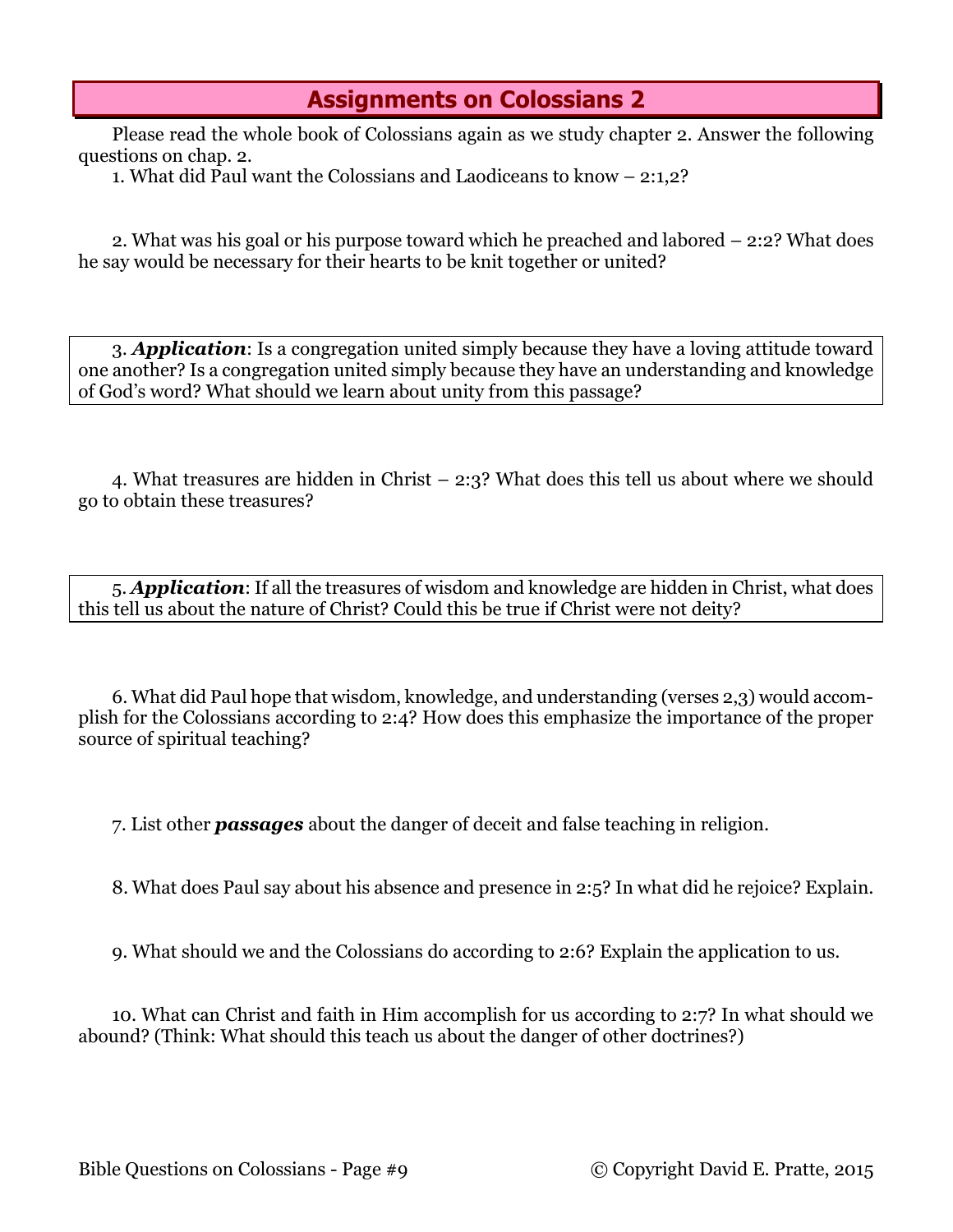11. What danger does Paul warn about in 2:8?

12. Explain the meaning of philosophy, tradition, and basic principles.

13. *Special Assignment:* What kind of philosophies and traditions does Paul warn against? Are all philosophies and traditions wrong? What lessons should we learn?

14. What position does Jesus hold according to 2:9? How does this relate to other descriptions of Jesus we have already studied in this letter?

15. *Define* fullness and Godhead.

16. List other *passages* about the deity of Jesus.

17. What position does Christ have according to 2:10? What else is this taught?

18. What blessing do we have because of Christ – 2:10? What should we learn?

19. Explain the meaning of circumcision and the significance it had to Jews.

20. What circumcision should we receive – 2:11? How does this differ from Old Testament circumcision?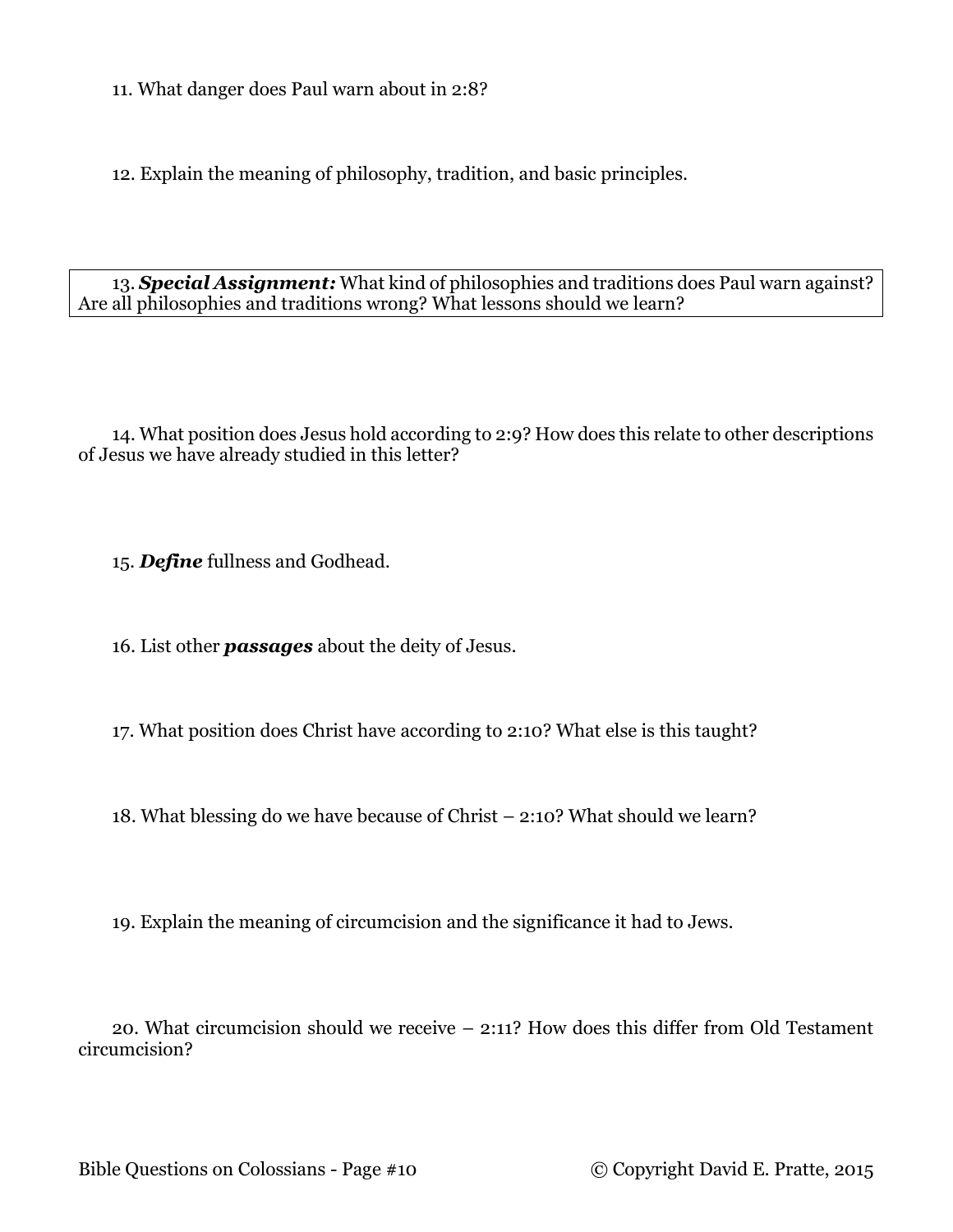21. What is the relationship between baptism and Jesus' burial and resurrection – 2:12,13? Where else does the New Testament teach this?

22. Explain the relationship between baptism and faith in God's work. Is baptism a work of human merit by which we earn our salvation?

23. List other *passages* about the importance of baptism in our salvation. Are we saved by "faith only" without obedience to God, including baptism? Explain.

24. *Case Study:* Many people believe that baptism may be done by sprinkling or pouring. What we learn about this in 2:12? List other *passages* about the action of baptism.

25. What is our condition before baptism, and what does God do to solve the problem – 2:13? Explain the terms "dead" and "alive" as used here. Compare Ephesians 2:1-10.

26. What is the "the handwriting of requirements that was against  $us - 2:14$ ? What did Jesus do with it? (Think: In what sense was this law against us?)

27. List other *passages* about our relationship to the Old Testament law.

28. What did Jesus do with the principalities and powers – 2:15? (Think: To what principalities and powers does this refer? Compare Ephesians 6:12.)

29. What application does Paul make in 2:16 to the removal of the law as described in 2:14? What is meant by the reference to food and drink? What conclusion should we reach?

30. *Application*: What is meant by a festival, a new moon, or sabbaths? (Note: Check Old Testament references where similar expressions are used together.) What application should be made to those who claim that we should still keep the seventh-day Sabbath today?

31. In what sense were these practices a shadow of things to come in contrast to the substance that is of Christ – 2:17? List other similar *passages*. (Think: What should we learn?)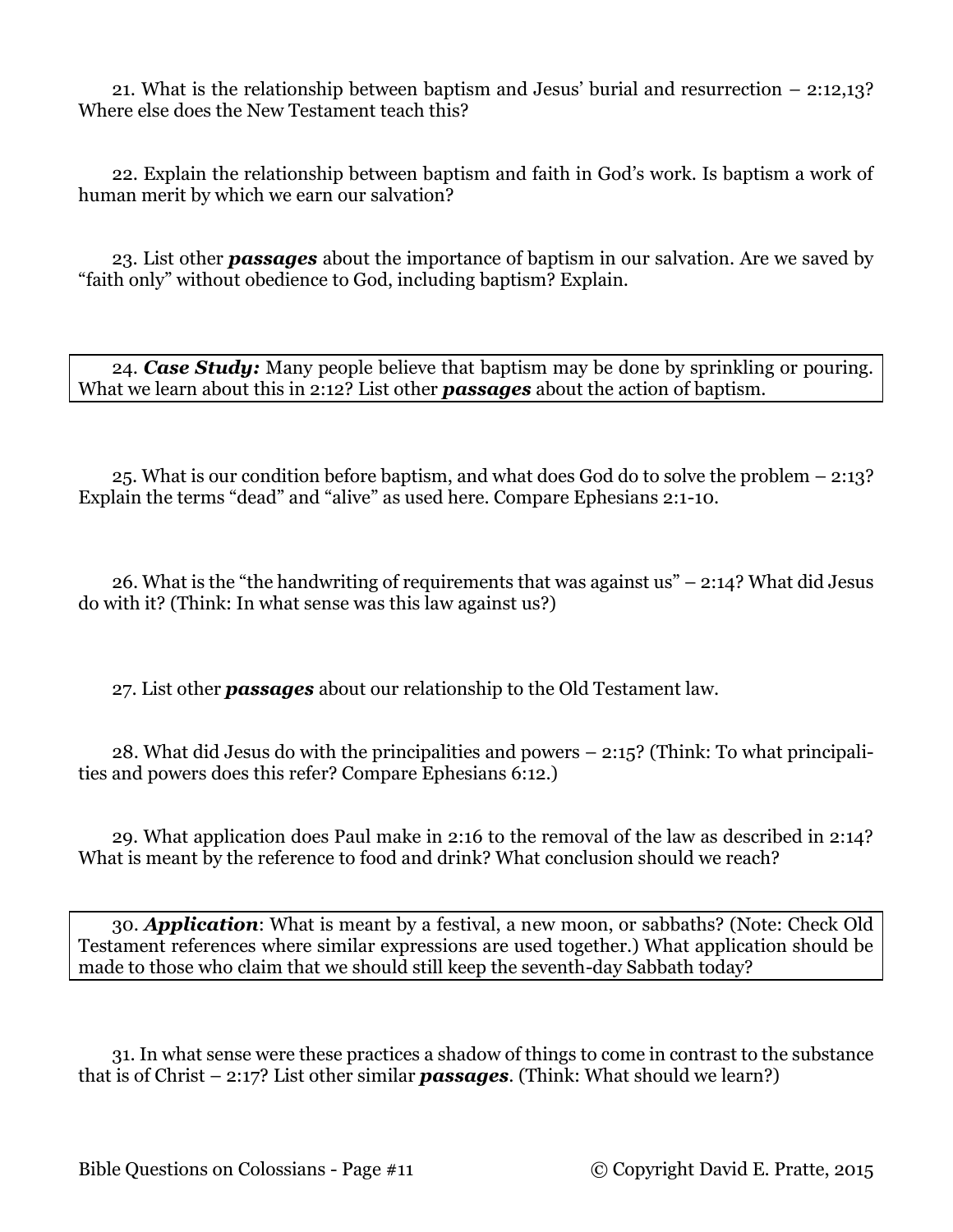32. What danger does Paul warn about in 2:18 that may cheat Christians of their reward? List other *passages* about whom we should or should not worship.

33. What is false humility? Explain how one can be puffed up even while professing to be humble. (Think: What can we learn about the possibility of a Christian losing his reward?)

34. What does following these human doctrines do to our relationship to Jesus – 2:19? What does the Head do for the body that shows it is important to hold Him fast?

35. *Application*: Describe other ways people can be guilty of failing to hold fast the Head, and give other examples.

36. What should be our relationship to the basic principles of the world – 2:20? Where else have we read about these basic principles?

37. What applications should this have to following man-made rules and regulations? What did some of these rules and regulations say – 2:21?

38. How does Paul describe the nature of these rules in 2:22? What was the basic and primary problem with them?

39. How else does Paul describe these rules in 2:23? In what other ways were these rules useless?

40. *Application*: Does this mean there are no rules under the gospel that restrict what we may handle, touch, or taste? How do we distinguish proper rules in these matters from improper ones?

41. *Application*: Give some examples of modern-day rules in which man-made doctrines forbid touching, tasting, or handling, but the rules are not according to Christ's rules.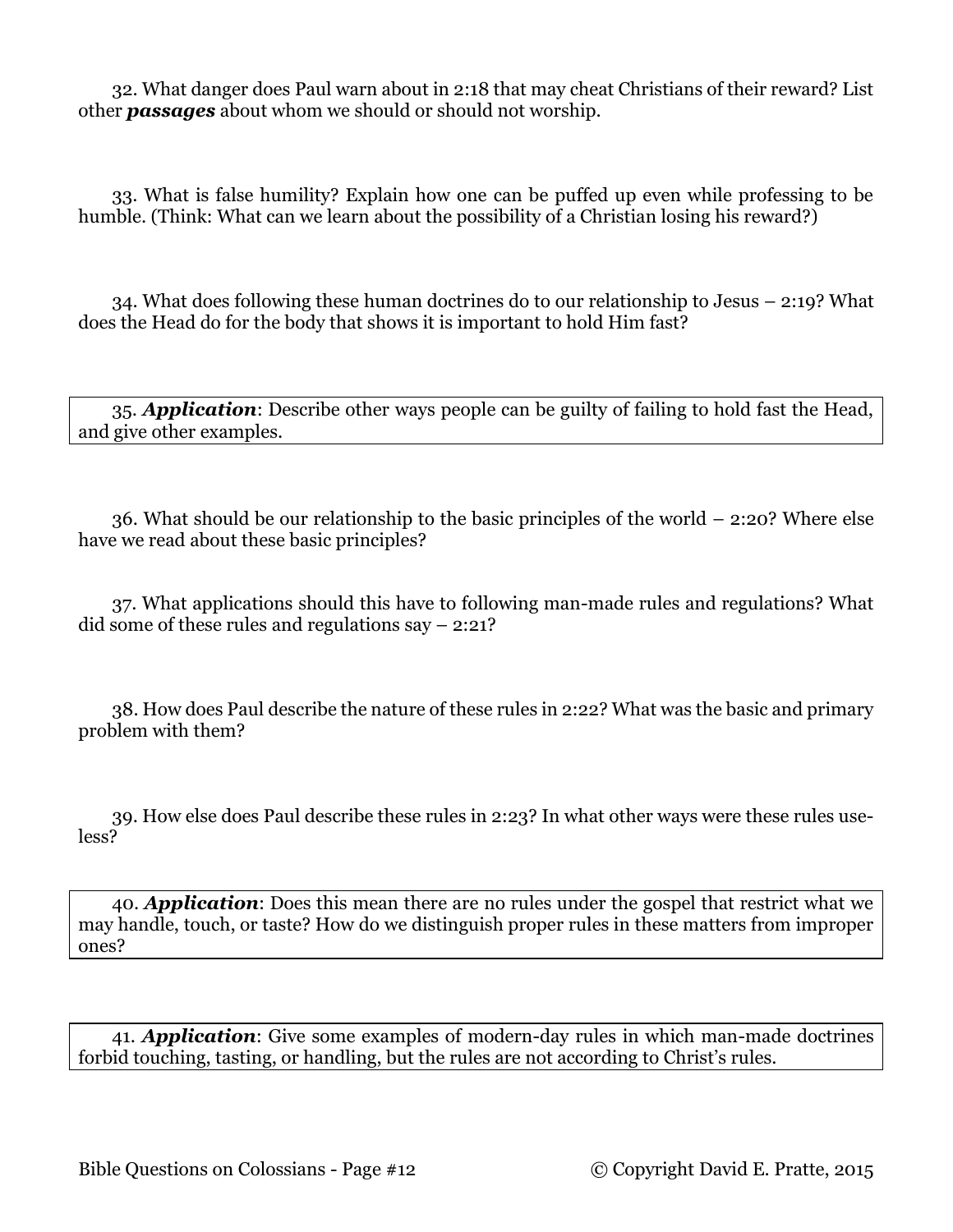# **Assignments on Colossians 3**

Please read the whole book of Colossians again as we study chapter 3. Answer the following questions on chap. 3.

1. What things should we seek, and where should our minds or affections be set – 3:1,2? To whom is this instruction addressed? Explain the meaning.

2. List other *passages* about the importance of spiritual as compared to material concerns.

3. Explain why our thought processes – the way our minds are set – are so important in proper service to God.

4. *Application*: List some examples that illustrate the importance of proper priorities in serving God.

5. List other *passages* and discuss the significance of Jesus being at the right hand of God.

6. Where else have we studied the concept that we died and were raised or given life through Christ – 3:3,4? Summarize what the book has taught about this.

7. Explain the concept that our life is hidden with Christ. What significance does this have in the context?

8. What will be the consequence of this new life when Christ appears?

9. If we died (verse 3), what should happen with our earthly members – 3:5? Explain the significance.

10. List and define each of the kinds of conduct listed in verse 5.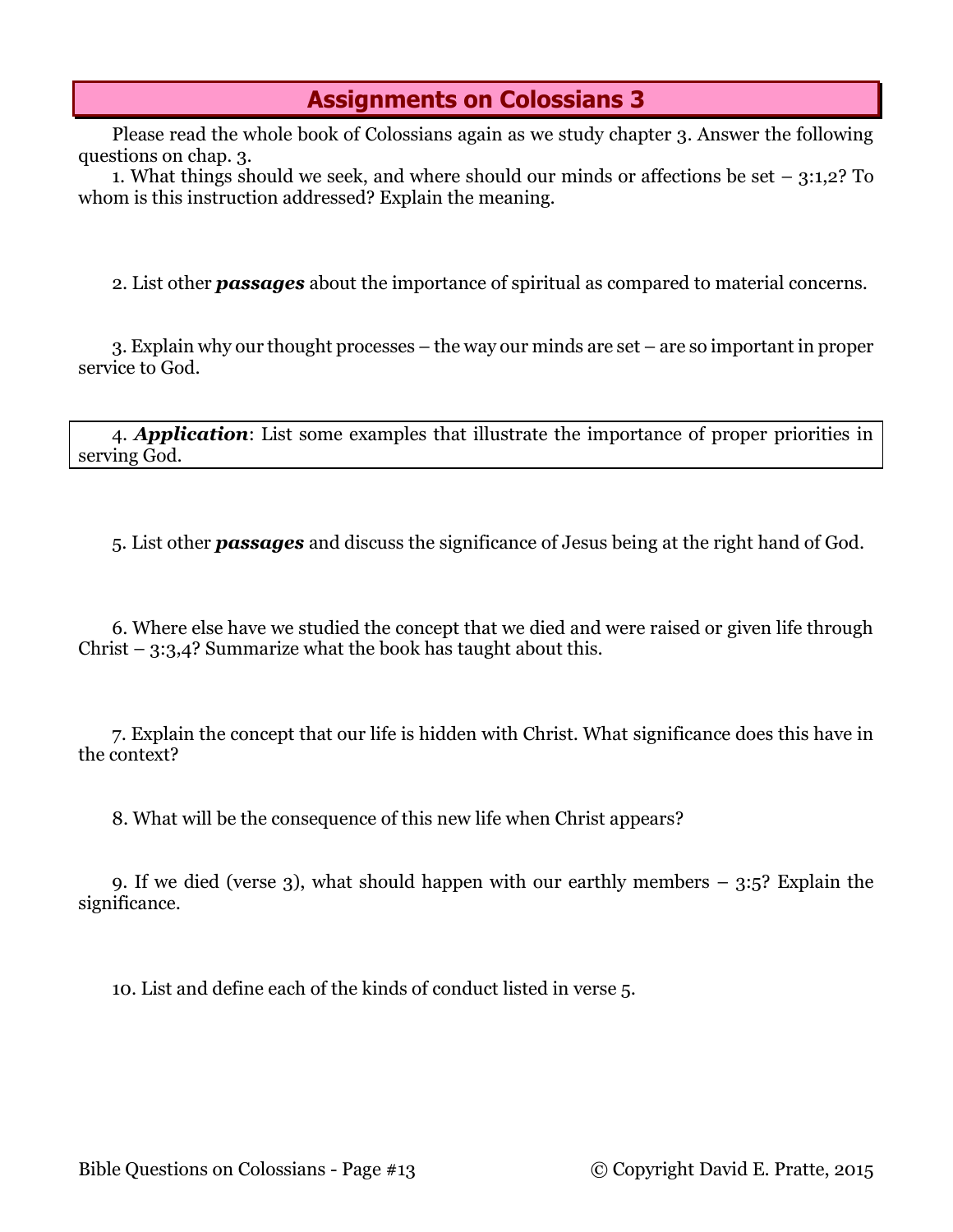11. What consequence is caused by these kinds of conduct – 3:6? How did the Colossians relate in the past to this conduct  $-3:7$ ?

12. List and define other characteristics we should put away – 3:8.

13. Is anger always wrong? Proof? Why is anger a danger?

14. *Application*: List other passages about the dangers of improper speech, and describe examples of ways people are often wrong in their speech.

15. What form of improper speech should be eliminated according 3:9? Define it.

16. List other *passages* about lying.

17. What reason is given why we should put this off – 3:9,10? Explain the concept of the old man and the new man.

18. How is the new man different according 3:10? Explain what lessons we should learn.

19. Explain the different categories of people that Paul lists in 3:11.

20. *Application*: Explain the sense in which none of these differences should exist in Christ. What lessons should we learn?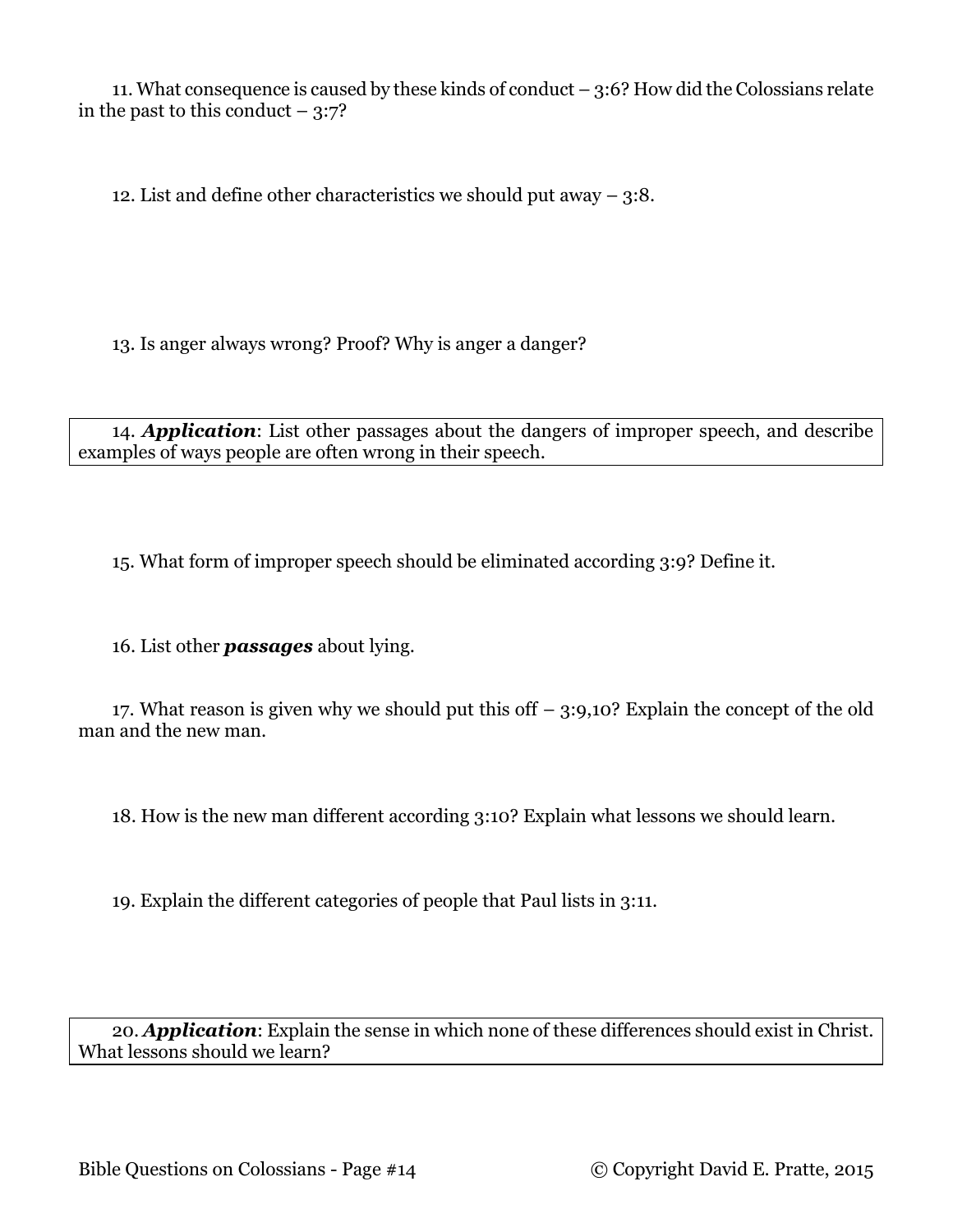21. *Define* elect – 3:12. List *passages* that show that man has a choice and/or must meet conditions in order to be saved.

22. *Case Study:* Many people teach that God chooses who will or will not be saved unconditionally, regardless of man's will or choice. How would you respond to this view? Give illustrations showing that a choice or election can be conditional.

23. List each of the qualities we should put on according to 3:12. *Define* each one, and list another *passage* about it.

24. Explain what it means to forbear or bear with one another  $-$  3:13. Give examples that illustrate the application.

25. List other *passages* that teach us to be willing to forgive others.

26. *Application*: Explain the sense in which we should forgive others as Christ forgives us. Does this mean we should forgive others even when they have not repented? Explain and prove your answer.

27. What else should we put on according to 3:14? In what sense is this "above all things"?

28. In what sense is this the bond of perfection?

29. To what were we called according to 3:15? Explain the relationship between peace and the one body.

30. Where other quality do we need to please God according to 3:15? Explain why this is important. (See also verse 17.)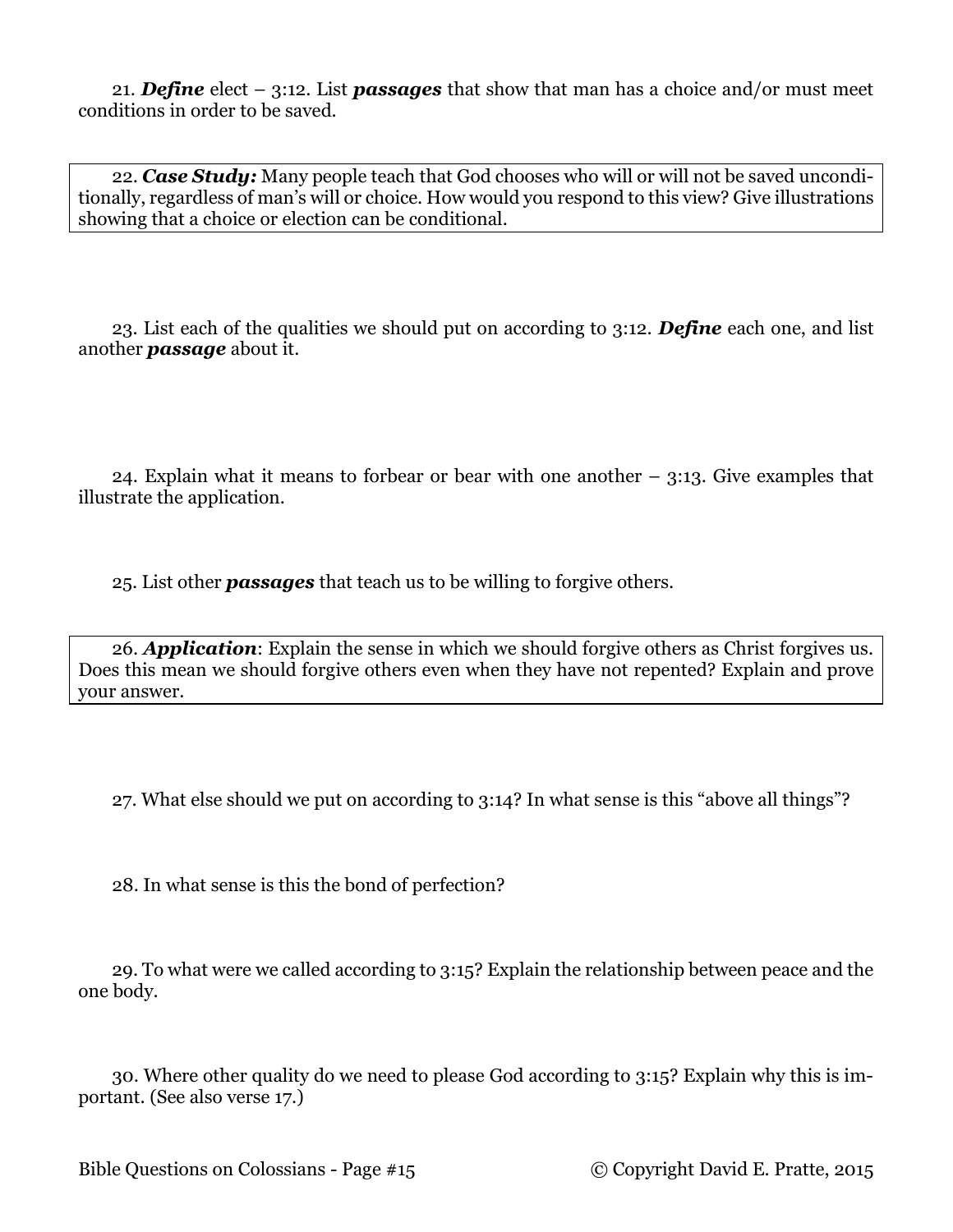31. What form of worship is discussed in 3:16? Explain what the passage says that teaches us how to properly participate in this worship.

32. *Case Study:* Many churches use instrumental music in worship. Does an instrument teach and admonish? Does it sing? Does it have grace in its heart? Does the New Testament passage teach us to use instruments in worship? What should we learn about instrumental music?

33. *Application*: Explain ways that people often fail to sing properly in worship.

34. Explain what it means to act in the name of Jesus – 3:17. How many things should we do in this way?

35. *Application*: List some ways that people often fail to act in the name of Jesus.

36. What instruction is given to wives in 3:18? List other passages that teach that the husband is the leader in the home and the wife should follow his lead.

37. List other examples in which the Bible instructs people to practice submission in various relationships. (Think: Does submitting to authority mean that a person is somehow less important or less valuable than those who exercise authority? Explain.)

38. What instruction is given to husbands in 3:19? What does it mean to not be bitter?

39. Explain the meaning of love. Give examples that show what love requires of us.

40. *Application*: Make applications and give examples that show what lessons husbands and wives should learn from the instructions in these verses.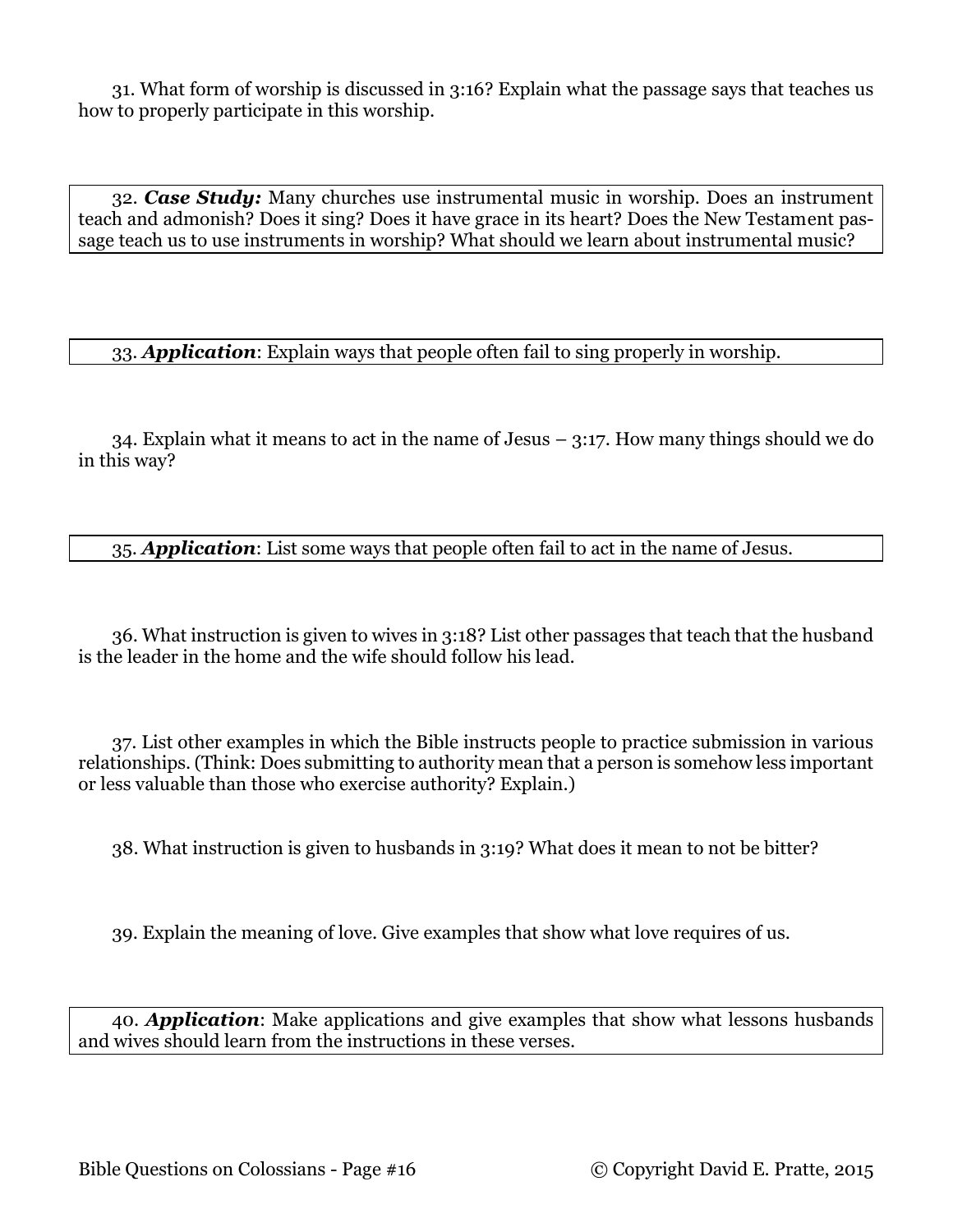41. What instruction is given to children in 3:20? List other *passages* that describe the responsibility of children to obey their parents or to learn from their instruction.

42. *Application*: Explain some ways children benefit from the guidance of their parents.

43. What instruction is given to parents in 3:21? List other *passages* about the responsibilities of parents in training their children.

44. *Application*: List some ways that parents are sometimes guilty of provoking and discouraging their children in violation of the Scriptures.

45. Who is addressed in 3:22, and what are they instructed to do? List other *passages* about the responsibilities of servants and masters.

46. *Define* eyeservice and men-pleasers.

47. How do a servant's responsibilities to his master relate to his responsibilities to the Lord – 3:23-25? What is the significance?

48. List other *passages* describing the work ethic the Christian should have on their jobs.

49. Who gives the ultimate reward that we receive for the work done in service on our jobs? What lessons should we learn?

50. *Define* partiality. Describe some ways that people sometimes receive or expect partiality on their jobs? (Think: What should we learn about God's judgment?)

51. *Application*: What lessons should Christians learn from these instructions about their responsibilities to work on their jobs?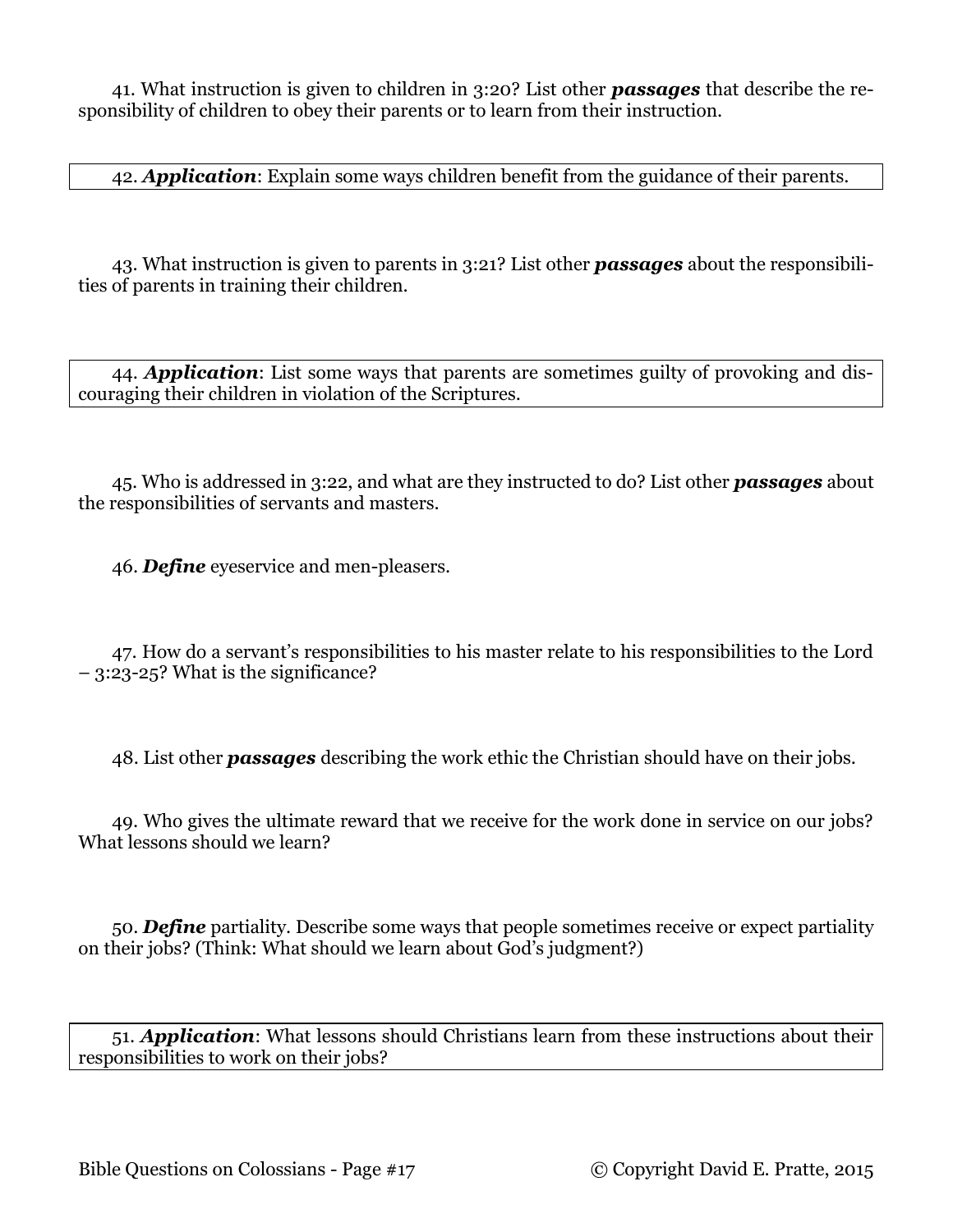# **Assignments on Colossians 4**

Please read the whole book of Colossians again as we study chapter 4. Answer the following questions on chap. 4.

1. Who is addressed in 4:1, and what instructions are they given?

2. What is meant by giving servants what is just and fair? Explain some applications this would have to masters.

3. In what sense do masters on earth have a Master over them? What lessons should masters learn?

4. *Application*: What lessons should modern employers learn from this discussion of masters? What should we learn about the practice of slavery in general?

5. What practice does Paul urge in 4:2? What does it mean to be steadfast in prayer?

6. What should characterize our prayers according to 4:2? Explain the significance of watching in prayer.

7. List other *passages* about thankfulness, and explain the importance of thanksgiving in prayer.

8. For whom did Paul request prayers in 4:3,4? For what did he specifically request prayers?

9. What is the significance of an open door as Paul discusses here? What should we learn from this discussion about the responsibility of those who preach the gospel?

10. What can we learn from this discussion about the responsibility of those who support gospel preachers?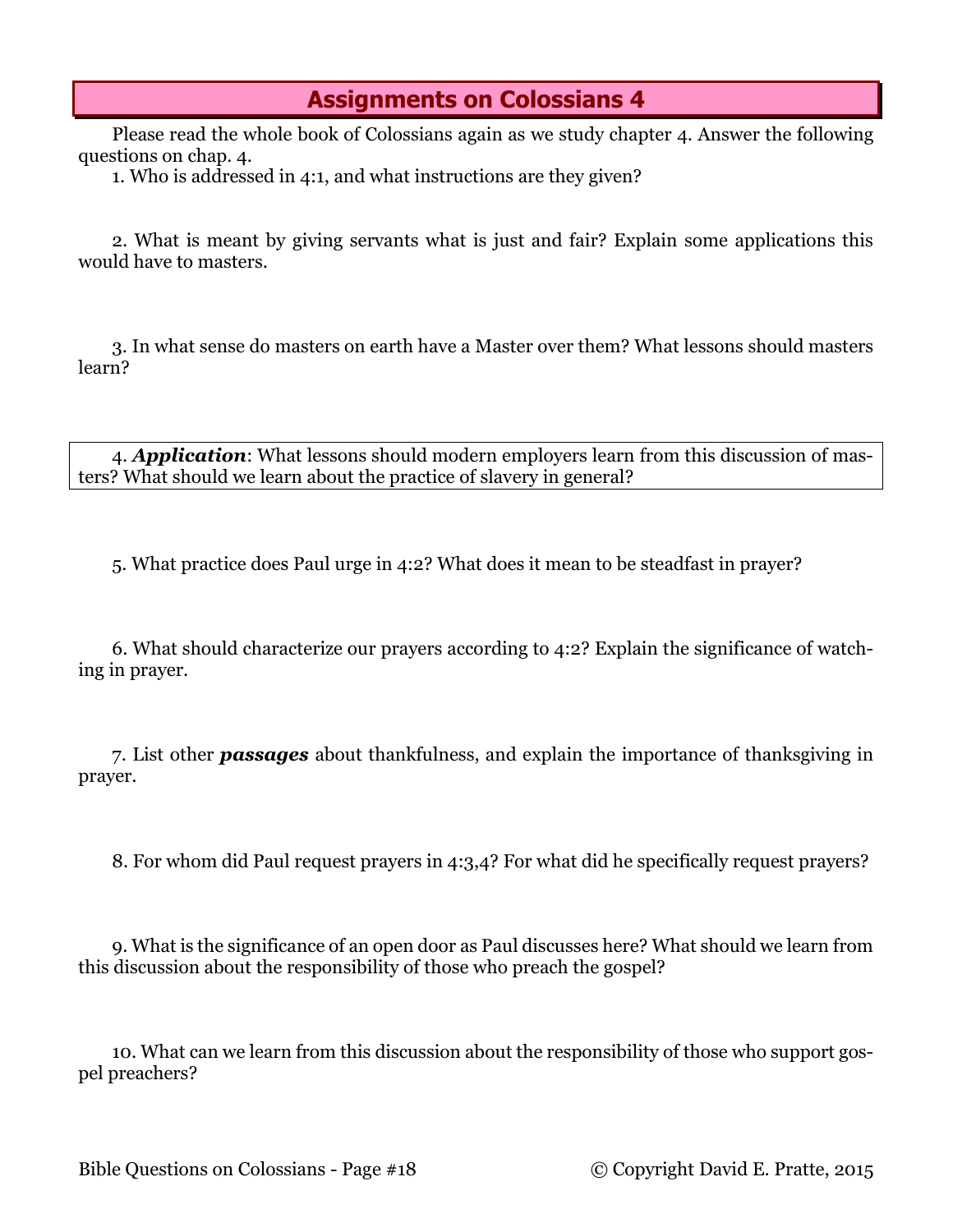11. 4:5 discusses our relationship toward what kind of people? How should we conduct ourselves toward them? Give examples of applications.

12. Explain what it means to redeem the time (check other translations). Explain why it is important to use our time wisely.

13. What instruction about speech does Paul give him 4:6? List other *passages* about the importance of proper speech.

14. *Define* grace. What does the grace of God offer to mankind?

15. List other passages about salt in the life of a Christian. What lessons should we learn about our speech?

16. *Application*: List some proper applications of verse 6 regarding our speech. Does this mean we should keep quiet about sin? How does the grace of God treat people's sins?

17. Whom had Paul send to them – 4:7? How is he described? List other *passages* about him.

18. For what purposes had Paul sent Tychicus to them – 4:7,8?

19. Whom else had Paul sent to them – 4:9? What else do we know about him according to other passages?

20. How is Aristarchus described in 4:10? List other *passages* about him.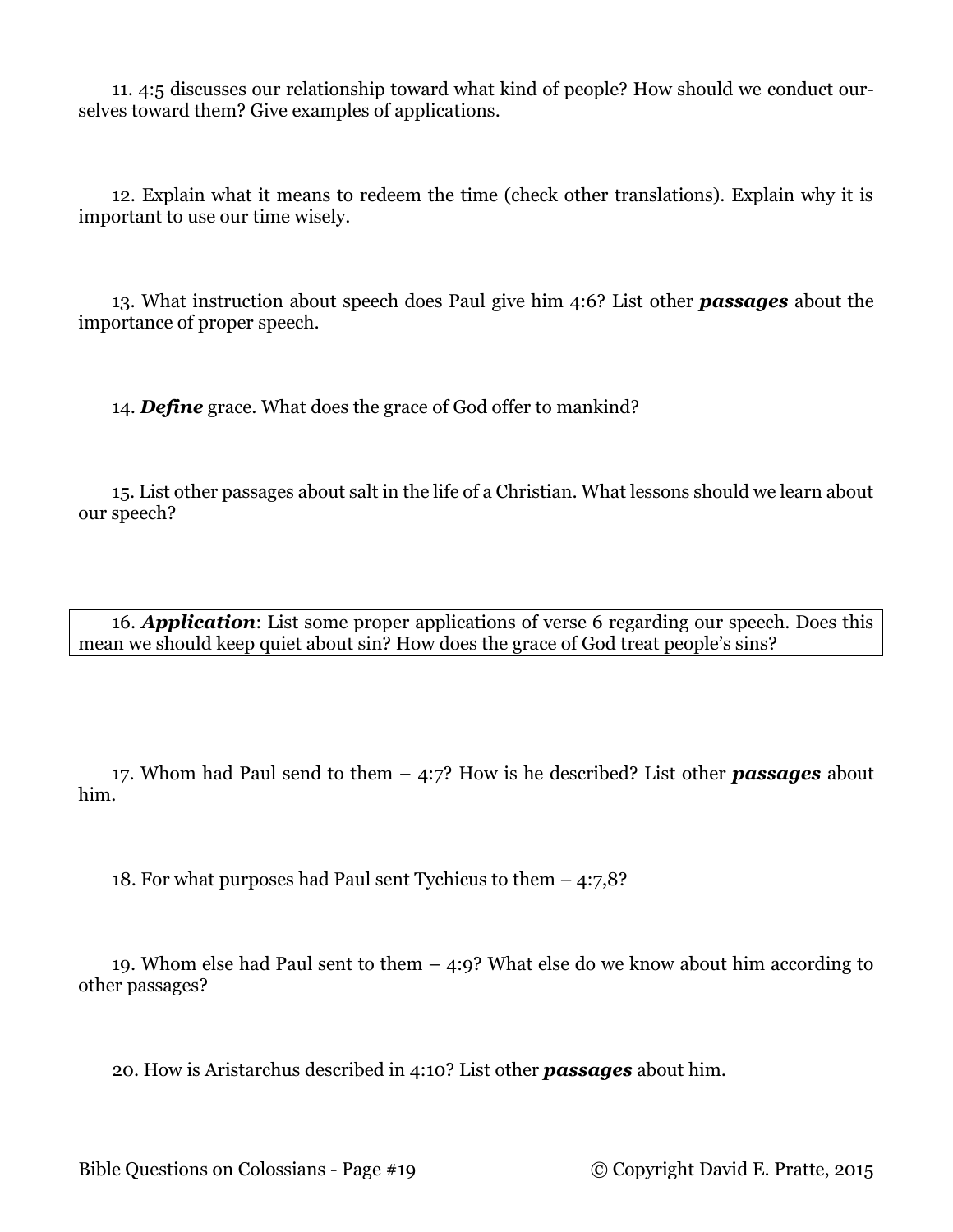21. Who else sent greetings to them according to 4:10? What information and instructions did Paul give about him?

22. List other things that we know about Mark. List other things we know about Barnabas.

23. Who sent greetings in 4:11? How does Paul describe these men who sent their greetings?

24. Who greeted them according to 4:12? What else have we read about this man?

25. How does Paul describe this man in 4:12,13? What lessons can we learn from him?

26. Who sent their greetings according to 4:14? List some other things we know about these men.

27. What request did Paul make in 4:15? Where else do we read in Scripture about Laodicea?

28. *Special Assignment:* What does 4:16 tell us about the circulation of Paul's letters? List some lessons we can learn from this and other passages about how Paul's letters were viewed and used.

29. What instruction is given to Archippus in 4:17? What lessons can we learn?

30. How does Paul conclude the letter in 4:18? What is the significance of the fact that he concludes with a salutation in his own hand?